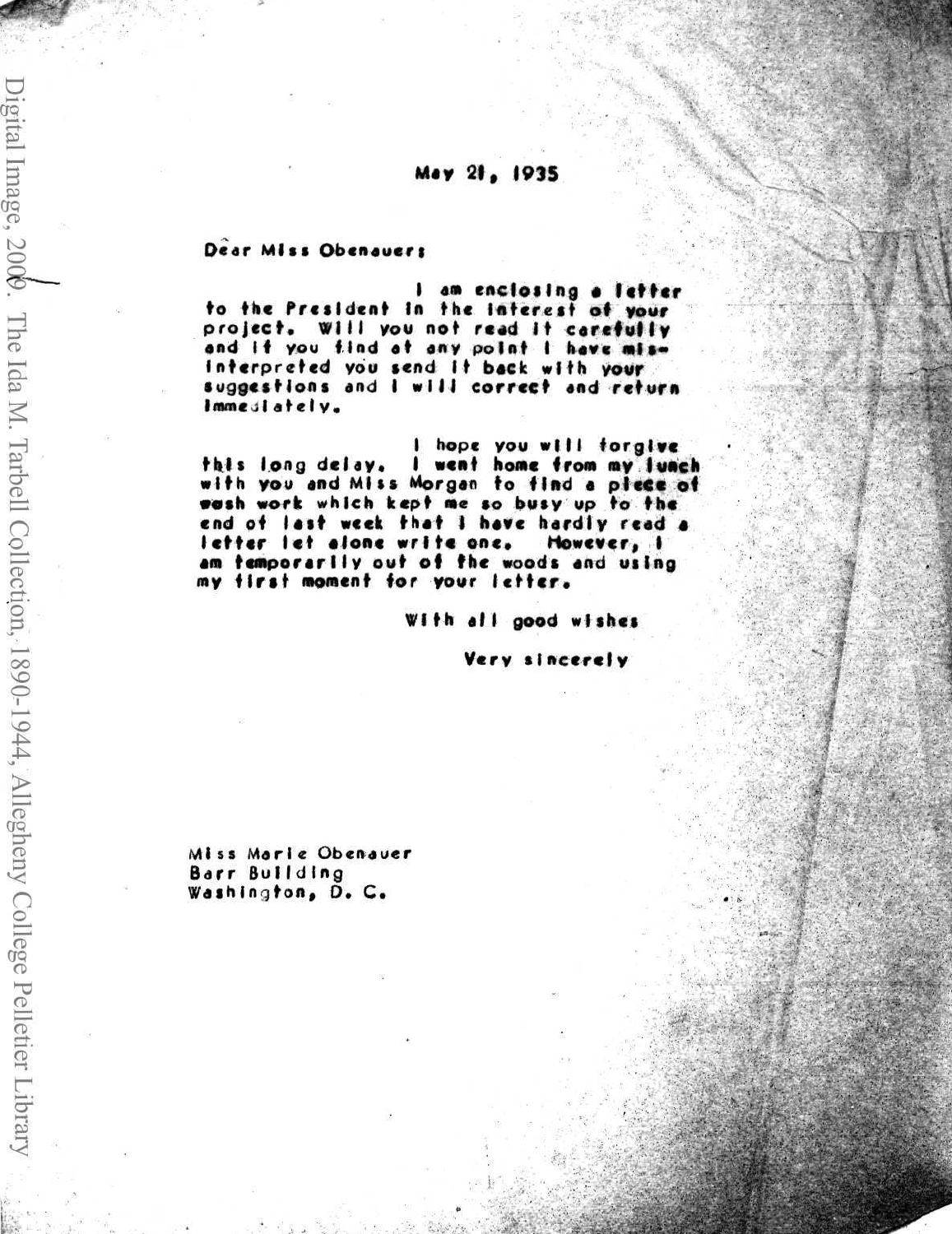## May 21, 1935

My dear Mr. President:

nage, 2009. The Ida M. Tarbell Collection, 1890-1944, Allegheny College Pelletier Library

May I venture to call your attention to an educational project which it carried out properly would I am convinced be of real value to all of us and particularly to those of us on small incomes? This project proposes popular education on the wise use of personal credit.

It is certainly unnecessary for me to insist to you that the unwise use of credit was a big factor in the embarrassment the depression brought to thousands of hardworking people in this country. My personal acquaintance includes quite as many who lost everything - homes, furnishings, car - because of their abuse of credit, as of those ruined by stock speculation. Morcover, I am convinced from what I know of these people that many of them would have been saved from their mistakes If they had ever had proper instruction.

The project in question proposes to give this instruction. It proposes that the United States Commissioner of Eddcation be empowered to appoint an Operative Committee which with proper comporating and advisory bodies shall organize from the ranks of unemployed teachers and professors a force which shall collect from all parts of the country data on the extent, cost and consequences of present practices in the use of credit fogether with full data on state laws concerning loans and liens.